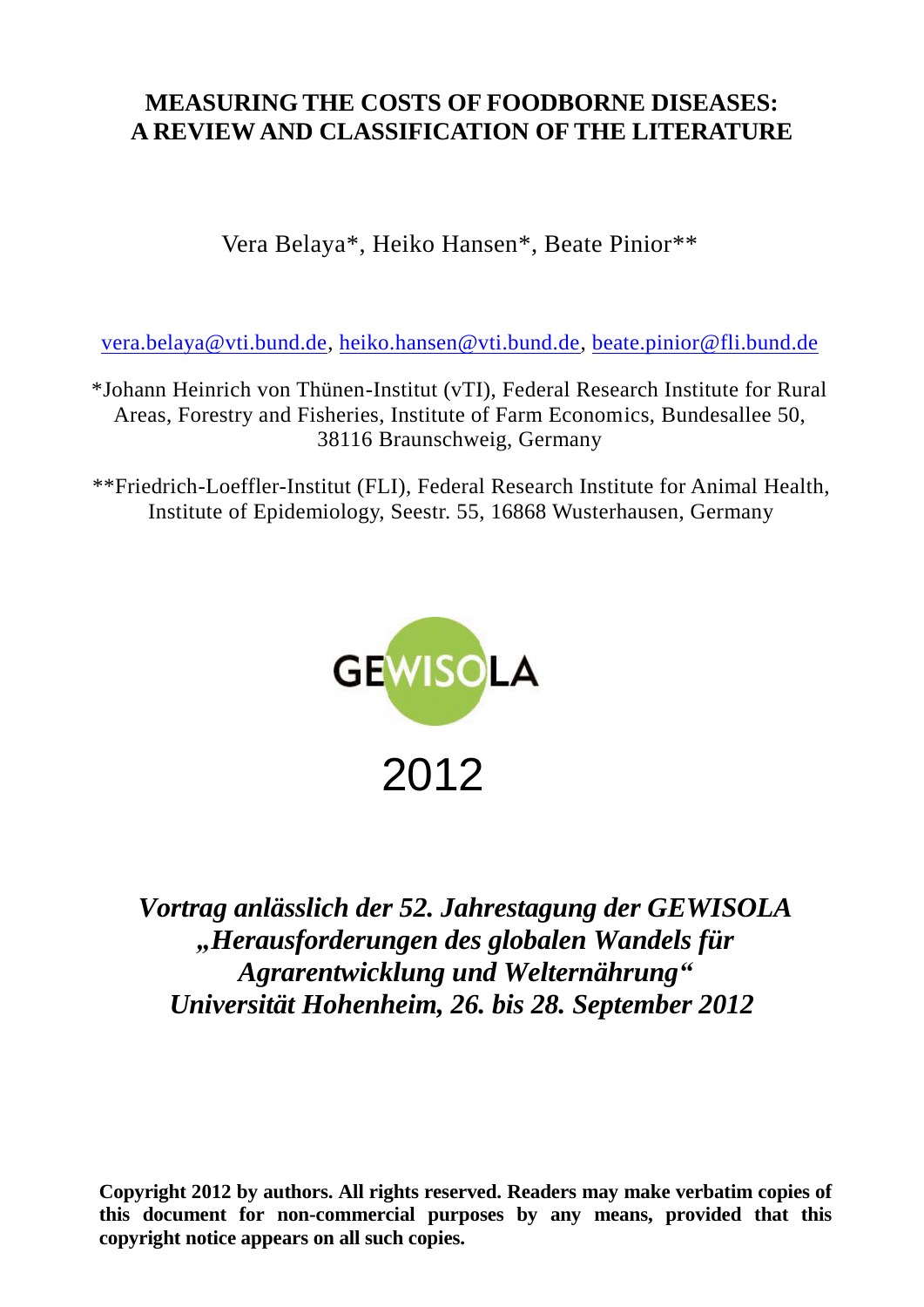# **MEASURING THE COSTS OF FOODBORNE DISEASES: A REVIEW AND CLASSIFICATION OF THE LITERATURE**

## **Abstract**

The food scandals and foodborne disease outbreaks in recent years have increased the demand for food safety and have led policy makers once more to tighten the safety regulations in the food supply chain. Obviously, an adequate balance between the costs of foodborne diseases and the costs and benefits of improved food safety is not static but time-varying and depends very much on specific situations. Given the complexity of an economic assessment of food safety, it is not surprising that the literature in this field mainly analyses particular stages but not the complete food supply chain from the farm to the consumer. This paper focuses on the costs of foodborne diseases and aims to review and classify the existing literature along a set of certain evaluation criteria. Our main findings are that most studies so far have been conducted in the USA and the UK. The reviewed studies consider mainly the consumption level of the supply chain, focus on tangible costs, examine budgetary costs and costs of individuals, and make use of the cost-of-illness approach.

**Key words:** food safety, food scandals, costs of foodborne diseases, food supply chain

#### **Zusammenfassung**

Die jüngsten Lebensmittelskandale haben die Nachfrage und auch das politische Angebot nach mehr Regulierung in der Warenkette erneut gesteigert. Demnach ist ein "angemessenes" Gleichgewicht zwischen den Kosten von lebensmittelbedingten Erkrankungen und den Kosten sowie dem Nutzen einer verbesserten Lebensmittelsicherheit nicht statisch, sondern verändert sich im Zeitablauf und hängt von vielen Faktoren ab. Aufgrund der Komplexität im Hinblick auf die ökonomische Bewertung von Lebensmittelsicherheit ist es nicht verwunderlich, dass in der Literatur zu diesem Thema häufig nur einzelne Stufen und nicht ganze Lebensmittelwarenketten vom Landwirt bis zum Konsumenten analysiert werden. Der vorliegende Beitrag hat zum Ziel, die bestehende Literatur zu den Kosten von lebensmittelbedingten Erkrankungen auszuwerten und zu klassifizieren. Zu unseren wichtigsten Ergebnissen zählt, dass der größte Teil der betrachteten Studien in den USA und in Großbritannien durchgeführt wurde und meistens der Fokus auf den Kosten für die Konsumenten lag. Zudem wurden in den Studien überwiegend die so genannten messbaren Kosten sowie staatliche Kosten und Kosten der einzelnen Individuen untersucht und dabei der Krankheitskostenansatz angewendet.

**Schlüsselwörter:** Lebensmittelsicherheit, Lebensmittelskandale, Kosten von lebensmittelbedingten Erkrankungen, Lebensmittelwarenkette

## **1 Introduction**

 $\overline{a}$ 

Due to a growing number of food scandals  $1$  as a consequence of foodborne disease outbreaks in both developed and developing countries in recent years, the issue of food safety and associated health concerns is again in the focus of public interest. Recent trends, including large-scale production practices, globalization of the food supply and distribution at larger geographic distances have been, without doubt, catalysing factors for foodborne disease outbreaks (NYACHUBA, 2010). Be-

<sup>1</sup> It should be noted that when the term "food scandal" is used in our paper, we refer to a particular event which takes place as a consequence of a foodborne disease outbreak.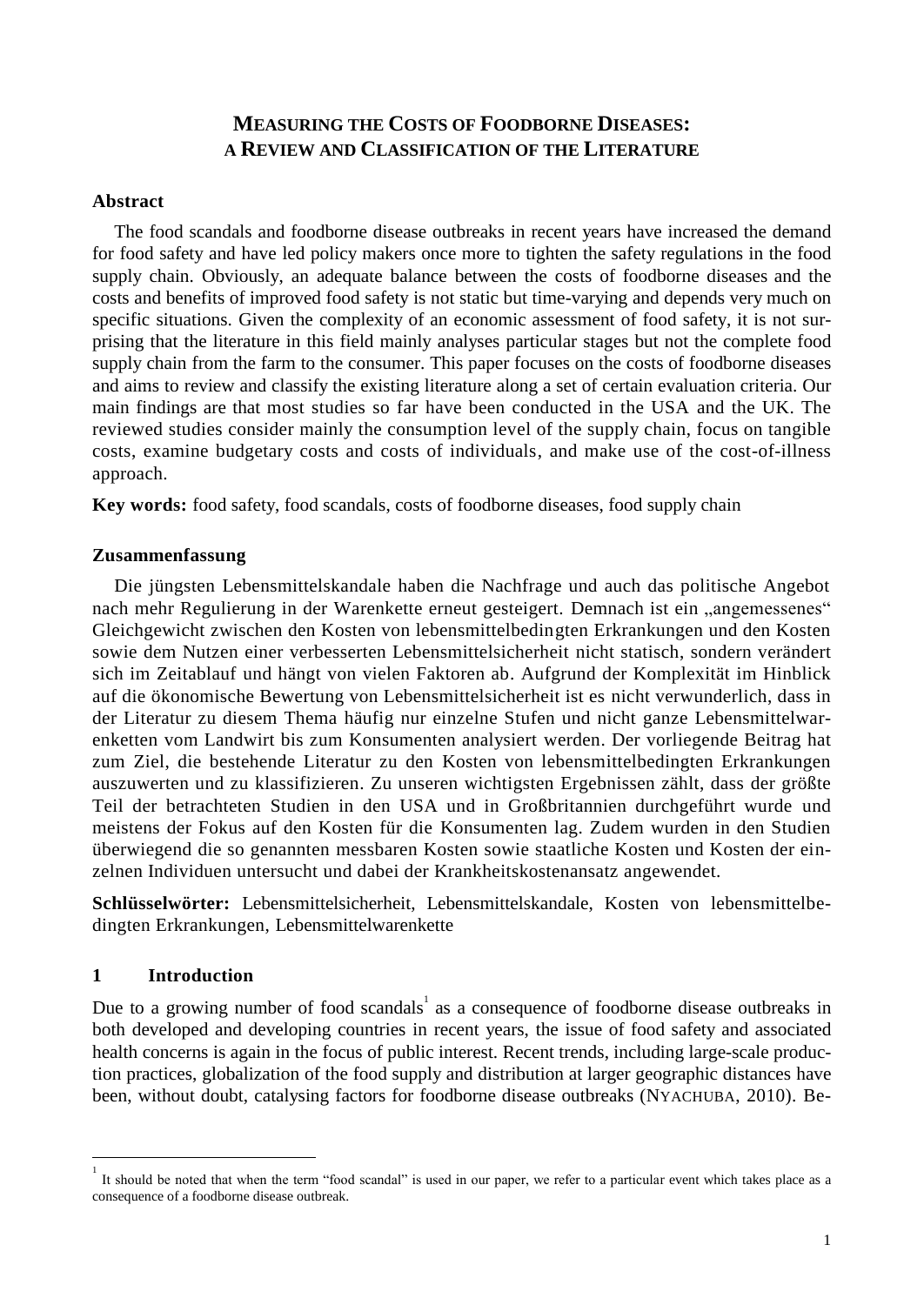sides, the occurrences of such outbreaks<sup>2</sup> as bovine spongiform encephalopathy (BSE) and footand-mouth disease virus (FMDV) have shown the direct link between livestock and foodborne diseases (BENNETT, 2003). In the case of food scandals related to foodborne diseases the social and economic consequences can be disastrous. This fact was again made clear by the events surrounding the issue of dioxin-contaminated feedstuffs and the outbreak of Escherichia coli (EHEC) in Germany and Europe in 2011, although the food contamination with dioxin did not cause any foodborne diseases.

Since the structure of global food chains is becoming more and more complex, the scope of possible foodborne diseases and scandals has long been a matter of international food safety concern. The contamination of food in one country may also seriously affect the public health and the economic situation in other countries. Such phenomena as the concentration of food production and globalization of food supply seem to increase the risk of a food scandal and make its occurrence even more large-scale and difficult to control (MØRKBAK et al., 2011). Moreover, due to the growing preparedness for bioterrorism attacks, both unintentional as well as intentional contaminations in the food and feed chain are now at top of the global food safety agenda. If unintentional food contaminations could already affect many consumers and cause damage to various economies, the consequences of a deliberate contamination, especially with intentionally selected aggressive pathogens, could be devastating (CFSAN, 2003).

Each foodborne disease outbreak and food scandal certainly increases the demand for more food safety and leads policy-makers to tighten the safety regulations in the food supply chain (MARETTE et al., 2003). However, creating such policy regulations is a two-sided coin. On one side, such regulations aim to reduce health risks for consumers and to decrease the economic burden of possible foodborne diseases by improving the level of food safety. On the other side, additional regulations often come at the expense of the agri-food sector. Besides, governmental programs fostering food safety also require budgetary expenses. An adequate balance between the costs of foodborne diseases, and costs and benefits of improved food safety, is obviously not static but timevarying and depends very much on specific situations.

There is a variety of methodological approaches in the literature which measure the economic impacts of foodborne diseases, each with specific strengths and weaknesses. These approaches include both the assessment of the consequences of foodborne diseases as well as the cost-benefit evaluation of quality and safety improvement measures in order to avoid them. However, despite the existing concepts and suggestions to systemize the approaches to the economic assessment of food safety (e.g., ANTLE, 2001; VALEEVA et al. 2004; BAERT et al., 2011) a thorough classification of the numerous empirical studies is, to our knowledge, missing in the literature. Most studies dealing with the economic assessment of foodborne diseases are also restricted to a small number of contaminants and countries (OTTE et al., 2004). Many authors analyse the costs related to medical expenses of infected patients and only a few of them focus on industry costs limited to either a single company level (JACXSENS et al., 2010; LUNING et al., 2010) or to specific stages of the chain (JENSEN and UNNEVEHR, 2000; MORTLOCK et al., 2000).

This paper focuses on the costs of foodborne diseases and aims to review and classify the existing literature. In the next section, we present an overview of the empirical scope of the selected studies and group them according to a set of evaluation criteria. The latter include, besides to the

 $\overline{a}$ 

<sup>2</sup> The World Health Organization (2008) provides a very specific definition of a foodborne disease outbreak: "i) the observed number of cases of a particular disease exceeds the expected number; ii) the occurrence of two or more cases of a similar foodborne disease resulting from the ingestion of a common food". It should be mentioned that we use the term "outbreak" in the sense of occurrence and not in the sense of an epidemic.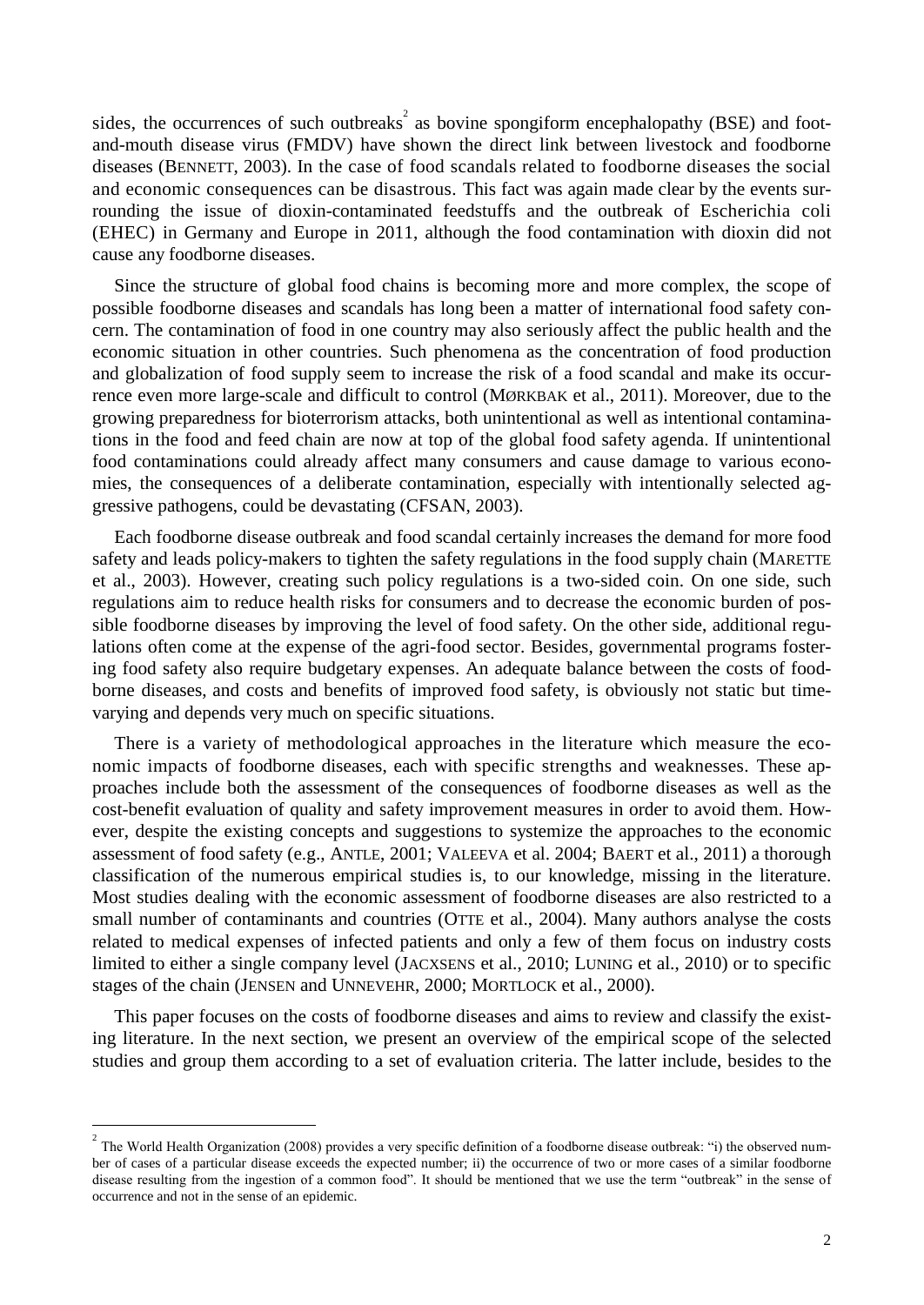products and contaminants analysed, the kind of cost components considered and the methodology used. In the last section, we summarize our main findings.

# **2 Overview of studies dealing with the economic assessment of food safety**

We performed the bibliographic search of empirical studies dealing with the economic assessment of food safety using electronic databases [\(Google Scholar,](http://scholar.google.de/) [ScienceDirect,](http://www.google.de/url?sa=t&rct=j&q=sciendirect&source=web&cd=1&ved=0CC0QFjAA&url=http%3A%2F%2Fwww.sciencedirect.com%2F&ei=VIvgTqycFJSnsgaO44XaCA&usg=AFQjCNH96s-J4QGd04OEk_NaX8VlFAR2uw&cad=rja) JSTOR, SpringerLink, EconLit, AgEcon). In order to select the empirical studies for our review we applied the following filter. First of all, we looked only at those studies which consider the economic impacts, i.e., the costs, of foodborne diseases.<sup>3</sup> This criterion is an important one, since there is a large strand of literature dealing, for example, with the economic assessment of environmental pollution or other health risks which are not caused by foodborne contaminants. Then, we excluded all studies considering the economic assessment of general food safety improvements and analyses based on the willingness-to-pay (WTP) approach. We did not make any specifications to the kind of food included into our search, which can be attributed to the limited number of such studies. We also did not limit the studies to a certain region or the type of contaminants for similar reasons. In order to guarantee that the information is at least to some degree up-to-date we included all works published after 1984. In the end, we selected 38 empirical studies and analysed their main characteristics.<sup>4</sup>

The general criteria for classification of the studies included author, year of data collection, region, contaminant and product. We examined the structure of the studies according to these general classification criteria and made the following observations. 17 of the reviewed studies were published after the year 2000, 13 in the 1990s and 8 in the 1980s. With regard to the region under consideration, the majority of the studies were conducted in the USA (about onefourth) and UK (about one-sixth). The Netherlands as a location of study was ranked third and Australia and Sweden fourth. It should be noted that only two studies conducted their research in Germany.



Figure 1: Frequency of products and contaminants analysed in the reviewed studies<sup>5</sup>

 $\overline{a}$ 

<sup>3</sup> According to ADAMS and MOTARJEMI (1999) a foodborne disease can be defined as: "any disease of an infectious or toxic nature caused by or thought to be caused by the consumption of food or water".

<sup>4</sup> A complete classification of the 38 studies could not be included in this paper due to space limitations, but can be provided upon request. Authors written in bold letters in our references refer to the studies which we have selected in our review.

<sup>5</sup> The figure shows absolute numbers of products and contaminants considered in the studies.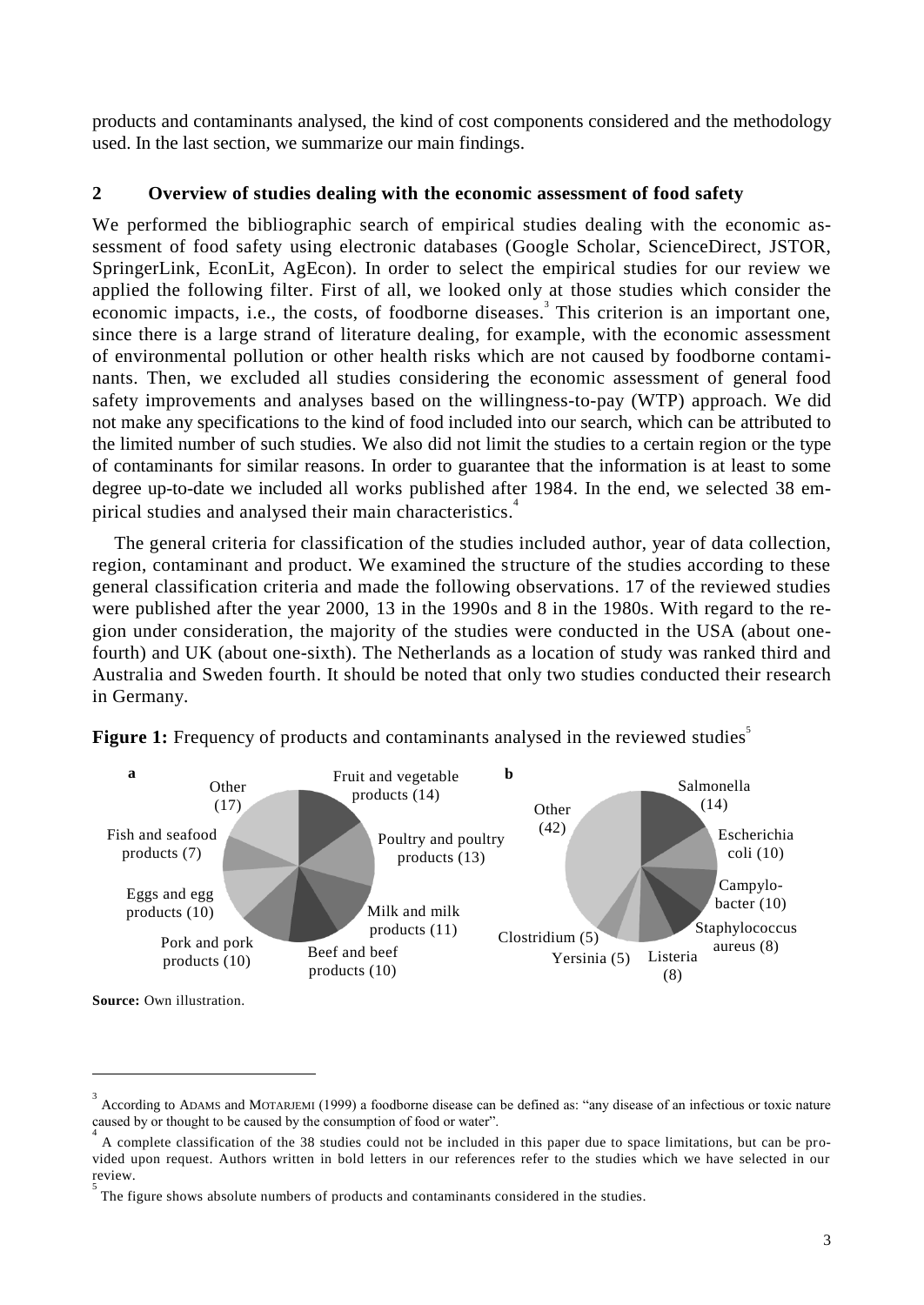Figure 1a shows that among the contaminated products examined, the top six were fruit and vegetable products (14), poultry and poultry products (13), milk and milk products (11), beef and beef products (10), pork and pork products (10) and eggs and egg products (10). Among the most often studied contaminants were Salmonella (14), Escherichia Coli (10), Campylobacter (10), Staphylococcus aureus (8) and Listeria (8) (Figure 1b).

Besides these general criteria, we worked out a set of additional classification criteria which seemed to us very important when comparing the various studies (Figure 2). They include (i) the distinction between an ex-ante vs. ex-post assessment, (ii) the stage of the supply chain concerned, (iii) the measurability of costs arising from a foodborne disease, (iv) the distribution of costs within the society and (v) the methodological approach used for the economic assessment. In the next subsections we define the additional criteria in more detail and describe the characteristics of the selected studies according to these criteria.

Reducing foodborne risks / (i) Ex-ante vs. ex-post assessment Outbreak of a foodborne disease increasing food safety (ii) Stage of the supply chain Production **Processing Distribution** Retailing Consumption **Tangible costs** Intangible costs (iii) Measurability and benefits and benefits **Costs and benefits Budgetary costs Industry costs** (iv) Distribution within the society of individuals and benefits and benefits Willingness-to-pay Non-health costs Cost-of-illness Regulatory impact (v) Methodological approach approach approach assessment assessment **Source:** Own illustration.

**Figure 2:** Classification criteria of studies dealing with economic assessment of food safety

#### (i) Ex-ante versus ex-post assessment

First of all, it is necessary to clarify the time perspective of the economic assessment, i.e., whether it is an ex-ante or ex-post analysis. According to ABELSON et al. (2006) there are two main groups of business costs related to the provision of safe food: the costs of complying with regulations and the costs of disruption when a food contamination occurs. A similar classification is offered by PERVIN et al. (2008) who state that studies can generally be divided into prevalencebased or incidence-based reports. The first group of costs is caused by the estimates of present and future costs resulting from potential diseases and measures designed to reduce foodborne risks or to increase food safety (ex-ante or prevalence-based assessment). These costs are usually used to evaluate the cost-effectiveness of public policies, which aim to decrease microbial contamination of the food supply (ANTLE, 1999) and are useful for planning and budget decisions.

Ex-ante assessment is usually done by conducting cost-benefit analyses based on the preliminary assessment of the situation. The costs of food safety regulation measures include the costs of preventive measures that are carried by the industry and by taxpayers. Most retailers impose their own private food safety guidelines and standards based on specific criteria such as appearance, grading, ripening, maximum residue limits/levels, packing, labelling, and phytosanitary specifications (WILLEMS et al., 2005). The benefits of food safety regulation measures may include a reduction of morbidity and mortality risks associated with the consumption of potentially contaminated foods.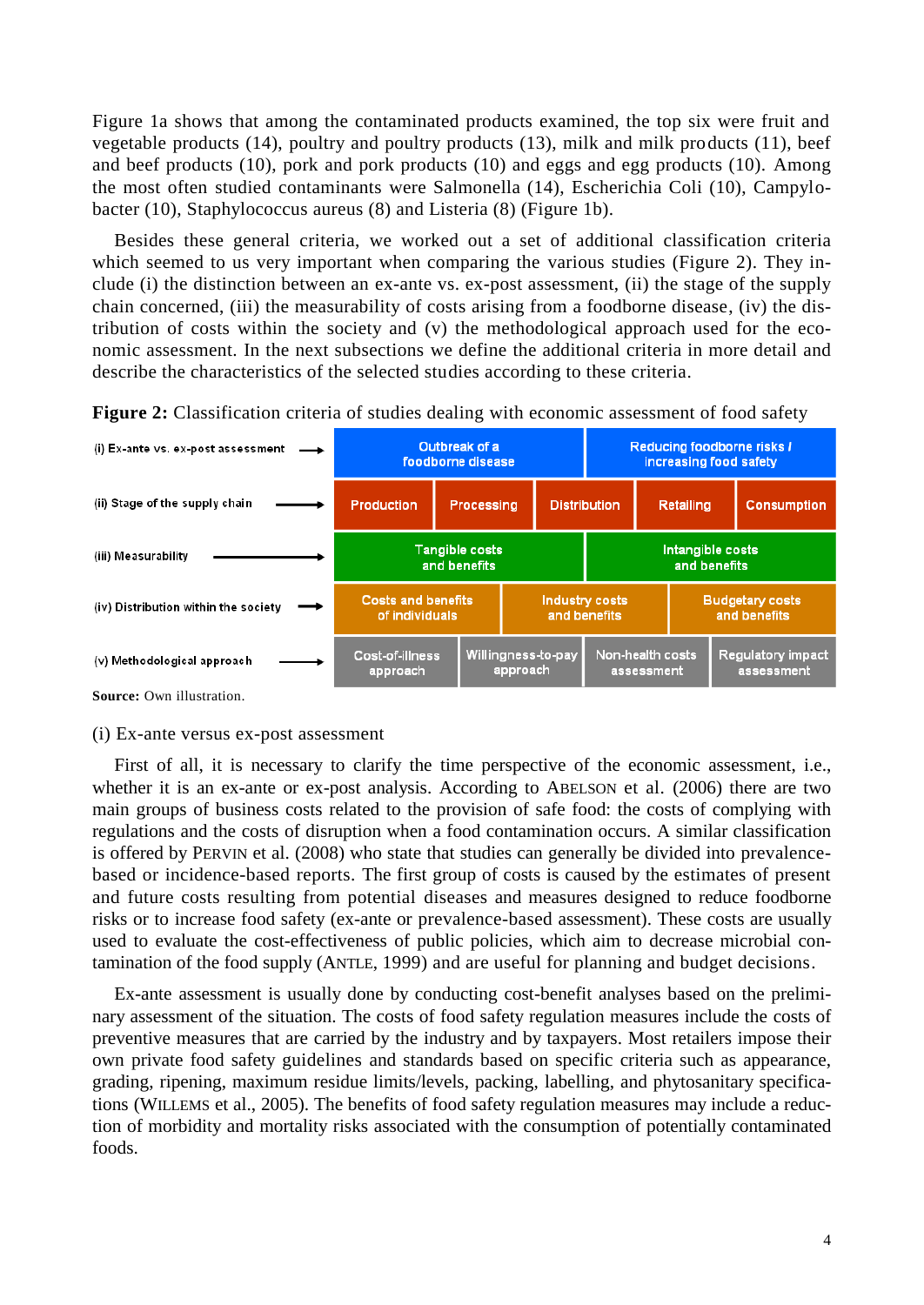The second type of assessment (ex-post or incidence-based) is done after the outbreak of a foodborne disease. In our literature review we focus only on those studies which conduct such an ex-post assessment. The latter involves calculating the economic losses caused by the outbreak as well as the costs of intervention measures in order to stop or decrease the spread of contamination. Therefore, industrial companies and policy-makers face a trade-off: investing into prevention measures and reducing the risks of an outbreak, or taking the responsibility for the consequences of an outbreak in case of insufficient investments into the preventive activities (ABELSON et al., 2006).

#### (ii) Stage of the supply chain

Since contamination may occur at any point in the food or feed chain, all stages of the supply chain can be directly involved. Depending on the stage at which the outbreak may occur and on the severity and the duration of the outbreak, some stages of the supply chain can also be affected indirectly. For example, if the contamination was detected on the farm level and measures were undertaken to stop the spread of the food crisis, consumers would not directly suffer from the contamination (e.g., by eating the contaminated products and getting sick). Nevertheless, indirect effects are possible, as, for example, product recalls may temporarily alter food consumption habits or lead to adjustments in the processing, distribution or retailing stage of the supply chain.

The majority of studies reviewed in this paper focus on the economic estimation of costs resulting at a specific stage of the supply chain. In about 50 per cent of them the economic impact on consumption as a stage of the supply chain was considered. Particularly medical expenses and losses in terms of infected and dead persons as a result of an outbreak were estimated by many authors (e.g., ROBERTS and MARKS, 1995; BUZBY et al., 1996; SPEARING et al., 2000). Overall, almost one-third of the reviewed studies dealt with the economic assessment of food safety within the distribution, processing or retailing stages of the supply chain. The production or farm level was the scope of examination in about one-fifth of the studies. For example, CARPENTER et al. (2011) illustrate the economic assessment of a foodborne outbreak at the farm level and posit that the main costs arise in this case from slaughtering and disposing of livestock, the associated cleaning and disinfecting of premises and administration costs.

In the Appendix of this paper we grouped the various cost components analysed in the selected studies according to the stage of the supply chain. It becomes apparent that a large variety of costs has been or might be taken into consideration when conducting an economic assessment of food safety. The costs may range from the costs of control measures at the farm level to the income losses of ill persons at the consumption level.

#### (iii) Measurability

In the economic assessment of food safety, some authors further group costs into tangible and intangible (e.g., SOCKETT, 1991; HENSON and TRAIL, 1993). Tangible costs are usually costs which can be measured in monetary terms. They include, for example, medical costs, costs of lost production or surveillance costs. Besides tangible costs, a large variety of intangible costs also exist. They may comprise costs associated with pain, grief, suffering and loss of life (RICE et al., 1985; ROBERTS, 1989; BUZBY et al., 1996). Intangible costs may also include such costs as lost goodwill (ROBERTS and SOCKETT, 1994), stress and emotional difficulties caused to farmers (THOMPSON et al., 2002), loss of product confidence by consumers (SOCKETT, 1993), deterioration in quality of life, illness, etc. (RICE et al., 1985) or loss of leisure time (ROBERTS, 1989; TODD, 1989; PERSSON and JENDTEG, 1992; BUZBY et al., 1996). Due to the difficulty of estimation and requirement of additional data, such costs have often been excluded from many studies.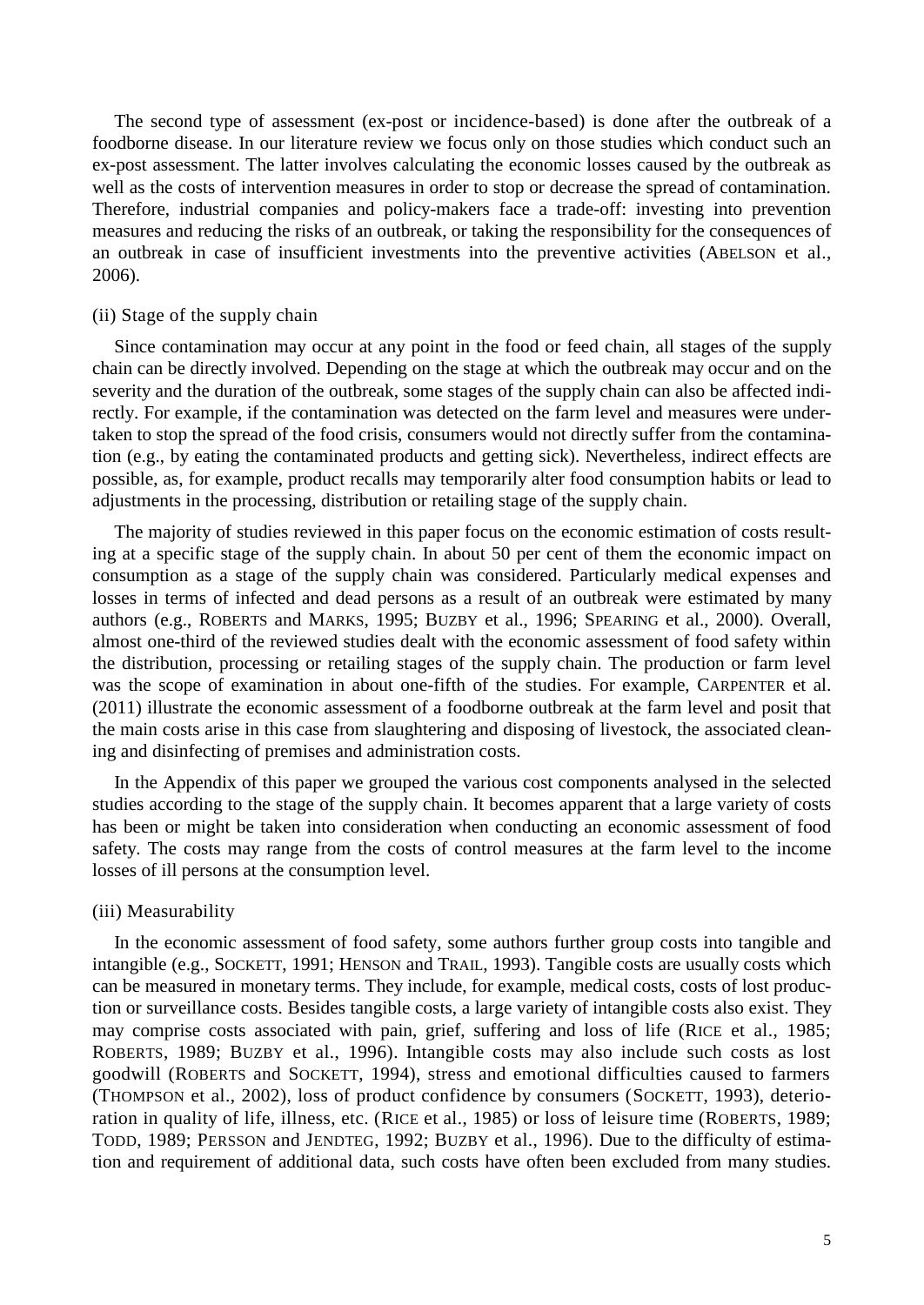Among the reviewed studies in this paper about 40 per cent of the authors examined intangible costs (see, among others, GADIEL, 2010; CASPARI et al., 2007; FRENZEN et al., 2005).

The most researched cost category within the group of intangible costs was the assessment of human life. This could probably be explained by the fact that other cost categories within the group of intangible costs, such as costs due to the loss of reputation or image of a company as a consequence of a food crisis, would require conducting additional surveys. On the other hand, the assessment of human life (or to be more exact, its loss) could often be done on the basis of secondary data. Another explanation for this could be the fact that there are many well-established methodological approaches to value a human life, e.g., human capital estimates or people"s willingness-to-pay or willingness-to-accept. We fully agree with the previous studies that the classification of costs into tangible and intangible is very important. Otherwise, intangible costs might be overseen as a cost category.

#### (iv) Distribution within society

The next important classification criterion for studies dealing with the economic assessment of food safety related to foodborne outbreaks refers to the question "Who bears the costs?" According to, among others, HENSON and TRAILL (1993), BUZBY et al. (1996) and BUZBY and ROBERTS (2009) the costs arising from a foodborne disease outbreak can be grouped into budgetary costs, industry costs and costs of individuals. Budgetary and industry costs generally involve several stages of the supply chain, whereas the costs of individuals mainly refer to the stage of consumption. It is necessary to mention that within each of these groups benefits from a foodborne disease outbreak are also conceivable. For example, firms which produce substitutes for the products concerned might benefit from an outbreak in case their competitors are affected. Almost half of the studies reviewed in this paper calculated the costs to individuals, while only about one-fifth of the studies considered industry costs. Budgetary costs were examined in about one-third of the studies.

#### (v) Methodological approach

With regard to the methodological approach applied, we distinguish among the four groups: cost-of-illness (COI) approach, willingness-to-pay (WTP) approach, non-health costs assessment and regulatory impact assessment (RIA). Among the reviewed studies, about twothird used the COI approach. This approach can be viewed as the most basic approach to value health in the case of a foodborne disease outbreak (KENKEL, 1994). According to RICE (2000) costs derived from the COI approach can be further distinguished into two major categories: costs resulting directly from the illness and other related costs. In general, this approach measures the medical costs combined with the forgone market income due to lost work time. The main advantage of this approach is the use of readily available and reliable data (Kenkel, 1994; BUZBY et al., 1996). Moreover, this method has been modified to approximate some intangible costs such as lost leisure time (VAN RAVENSWAAY, 1995) or the value of a human life. It should be mentioned that studies based on the COI approach can be prevalence-based or incidence-based (PERVIN et al., 2008). In our case, the reviewed studies focused on the incidence-based costs including all the economic effects of a foodborne disease outbreak.

However, this approach also has some shortcomings. According to LUPPA et al. (2007) COI studies have substantial methodical difficulties due to disparities in economic measurements related to the inclusion of cost components and monetary valuing applied. COI studies are conducted in various regions and countries with distinct social and health conditions and various accounting systems based on specific market prices, fees, etc. This leads to differences in monetary values, which makes a comparison of such studies rather difficult. Thus the interpre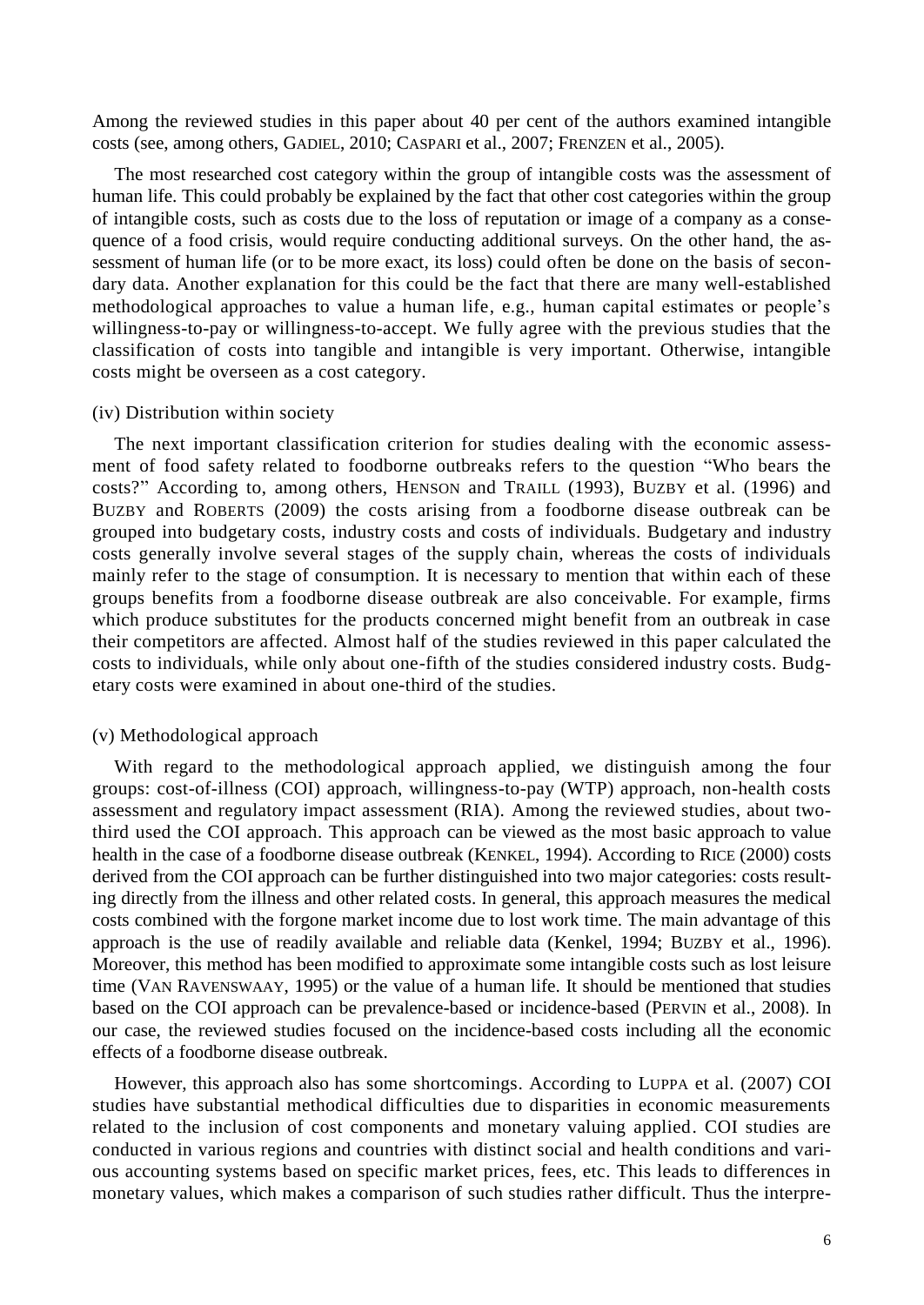tation of the results of such studies should be done with care. Another critical argument against this methodological approach is the fact that it generally does not take into account the defensive or averting expenditures that individuals make to protect their well-being (HARRINGTON and PORTNEY, 1987).

Since studies using the COI approach also calculate the forgone market income due to lost work time, and, more recently, some intangible measures such as the value of a life, they are being criticized for their incorrect use of human capital theory. According to this criticism this method relies on earnings data in order to value productive capability, which may lead to an unavoidable ethical bias (SHIELL et al., 1987). Finally, BUZBY et al. (1996) see the disadvantage of the COI approach in being crudely "economic" because this method does not consider the value that individuals may place on (and pay for) feeling healthy, avoiding discomfort as a result of an illness or using their free time. Due to these disadvantages this approach tends to underestimate the actual costs of an outbreak.

Another methodological approach which is widely used in empirical studies dealing with the economic assessment of food safety is the WTP approach. It should be mentioned that this method is mostly designed to capture the ex-ante valuation of costs. It can also be used as an additional technique combined with cost-of-illness or non-health estimations in order to determine the value of a hypothetical good such as intangible assets. According to RODRÍGUEZ et al. (2008) the term "willingness-to-pay" represents the monetary difference between consumers" surplus before and after adding or improving a given food product attribute. Since this approach represents the full value of food safety improvements based on individual consumer preferences, it is more "preferred" by scientists than the COI approach (VAN RAVENSWAAY, 1995). In other words, the WTP approach is very useful when the price of a specific good is not known.

In order to conduct WTP analyses hypothetical markets or scenarios have to be developed. However, since it is based on hypothetical estimations and opinions of various people on what they would be willing to pay for the good (in our case improved food safety), it is considered to be inaccurate. According to LATOUCHE et al. (1998), the possibility of biased responses exists due to the use of hypothetical survey techniques. KUCHLER and GOLAN (1999) state that the WTP method is designed mainly for the estimate of the benefits of public health programs. In this regard, it aims at valuing the life-threatening hazards with some degree of randomness in order to predict the possible effects of publicly financed health programs for the society (ibid.).

A further methodological approach for the economic assessment of food safety includes the so-called non-health costs assessments. We use this term to evaluate all of the costs which are not directly connected with illnesses or health improvement measures. Examples of such costs may include product recalls, plant closings and clean-up, product liability costs, reduced product demand, decontamination and disposal of biohazardous waste, disruptions in commerce (nationally and internationally), training and other skill maintenance costs, criminal investigations and court costs (ROBERTS, 1989; KAUFMANN et al., 1997). Non-health costs assessments were used only in one-fourth of the studies reviewed in this paper.

Finally, regulatory impact assessment (RIA) is based on the evaluation of the benefits of food safety regulations which are designed to prevent and control the level of pathogens in food, to reduce risks of morbidity and mortality and to improve overall food safety. RIA encompasses eco-

 $\overline{a}$ 

<sup>6</sup> The WTP approach involves several economic evaluation techniques, such as contingent valuation, conjoint analysis, experimental auction, hedonic pricing approach and averting expenditure approach. Due to the main aim of the WTP approach to conduct ex-ante economic analysis, we deliberately excluded empirical studies in this field from the review.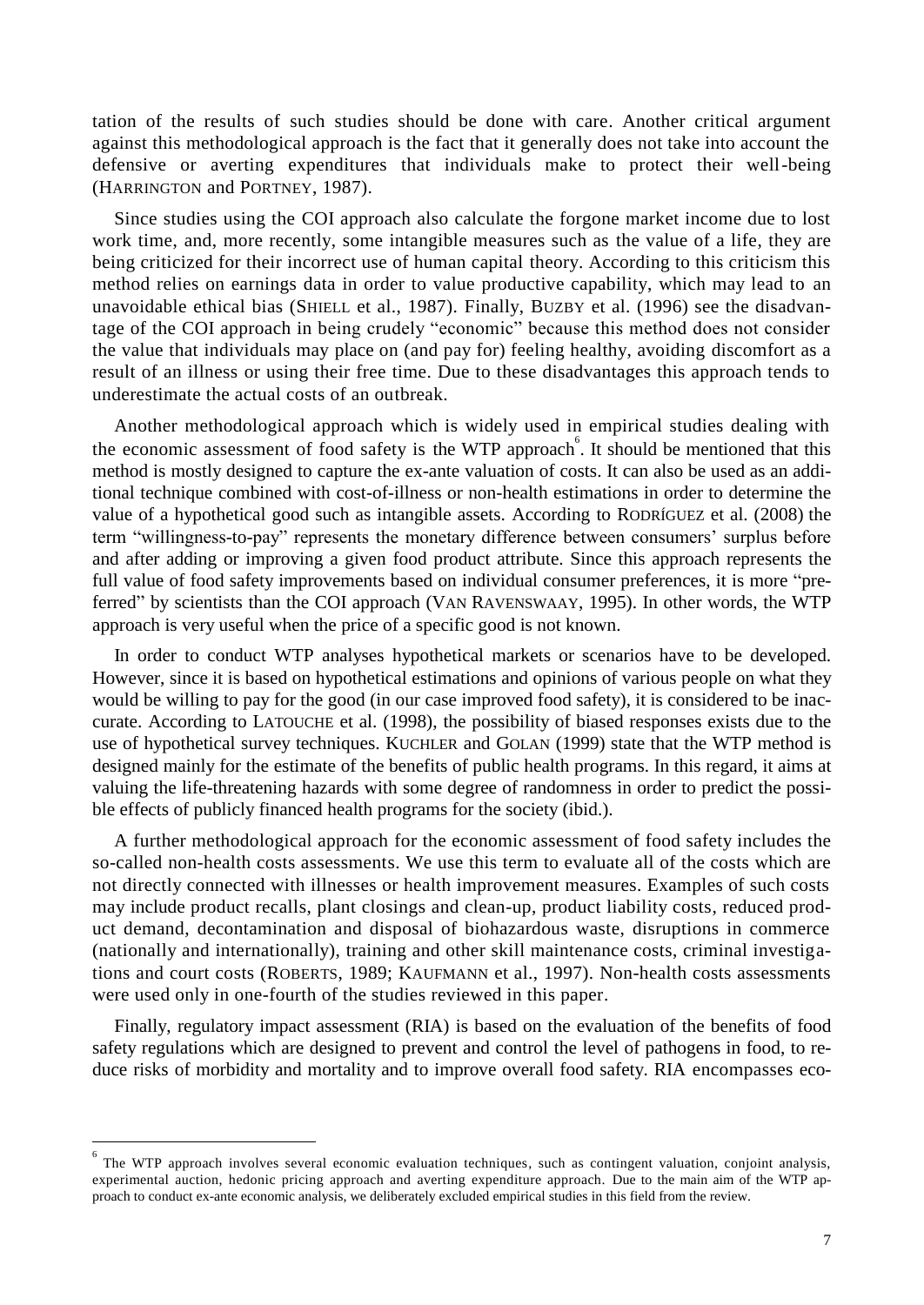nomic approaches that have been developed in order to evaluate the efficiency of such food safety regulations. The main aim of such evaluation is to compare the social benefits and costs of different programs and prevention measures and to set priorities for applying the most efficient programs (BUZBY et al., 1996). In this context, a number of indicators has been developed which include, among others, years of potential life gained (YLG), healthy years of life gained (HYLG), disability adjusted life years gained (DALY), quality adjusted life years (QUALY), years lived with disability (YLD), etc.

## **3 Summary and conclusions**

In this paper we reviewed 38 empirical studies from the field of the economic assessment of food safety. Our analysis is focussed on studies dealing with the ex-post economic evaluation of foodborne disease outbreaks published after 1984. Since the characteristics of studies vary widely, we use a number of classification criteria. These include, besides the region, product and contaminant under consideration, the distinction between an ex-ante vs. ex-post assessment of costs, the stage of the supply chain, the measurability of costs, the distribution of costs within the society and the methodological approach.

We found that the majority of the selected studies were conducted in the USA und UK. Relatively few studies deal with Europe, except the UK, and Germany in particular. One might think that the outbreaks occurred more often in those countries than in other parts of the world, but probably a possible reason for that could also be the fact that more scientists there were able to get access to data and funding from these countries. Another interesting fact is that the majority of studies estimated the costs at the consumption stage within the food supply chain. The most frequently used cost components included medical expenses and the losses in terms of infected and dead persons as a result of a foodborne disease outbreak. As for the distribution of the costs within the society, the majority of the studies examined the costs to individuals and budgetary costs. Only one-fifth of the studies estimated the industry costs. One can assume that this fact is also connected with the availability of data. It might be easier to obtain statistical information from the public health sector than from private industry firms.

Most of the reviewed studies consider the tangible costs (and benefits) in order to assess the impacts of a foodborne disease outbreak. However, many of the intangible costs are rarely considered, since there is no market for them and their evaluation remains a rather complex task. Without a doubt, in order to make the economic assessment of food safety more complete, the consideration of intangible costs and benefits is also necessary. Therefore, an area of research which can be considered challenging in this respect is the quantitative estimation of these intangible costs.

## **4 Literature**

- **ABE, K., YAMAMOTO, S., SHINAGAWA, K. (2002)**. Economic impact of an Escherichia coli O157:H7 outbreak in Japan, Journal Of Food Protection, Vol. 65, No. 1, pp. 66-72.
- **ABELSON, P., POTTER FORBES, M., HALL, G. (2006)**. The annual cost of foodborne illness in Australia, Australian Government Department of Health and Ageing, Commonwealth of Australia.
- ADAMS, M., MOTARJEMI, Y. (1999). Basic Food Safety for Health Workers, World Health Organization, Geneva.

ANTLE, J.M. (1999). Benefits and costs of food safety regulation, Food Policy, Vol. 24, No. 6, pp. 605-623 ANTLE, J.M. (2001). Economics Analysis of Food Safety, in B. Gardner and G. Rausser (eds.), Handbook

of Agricultural Economics, Vol. 1, Amsterdam: Elsevier Science, pp. 1083-1136.

**ARCHER, D.L., KVENBERG, J.E. (1985)**. Incidence and cost of foodborne diarrheal disease in the United States, Journal of Food Protection, Vol. 48, pp. 887-894.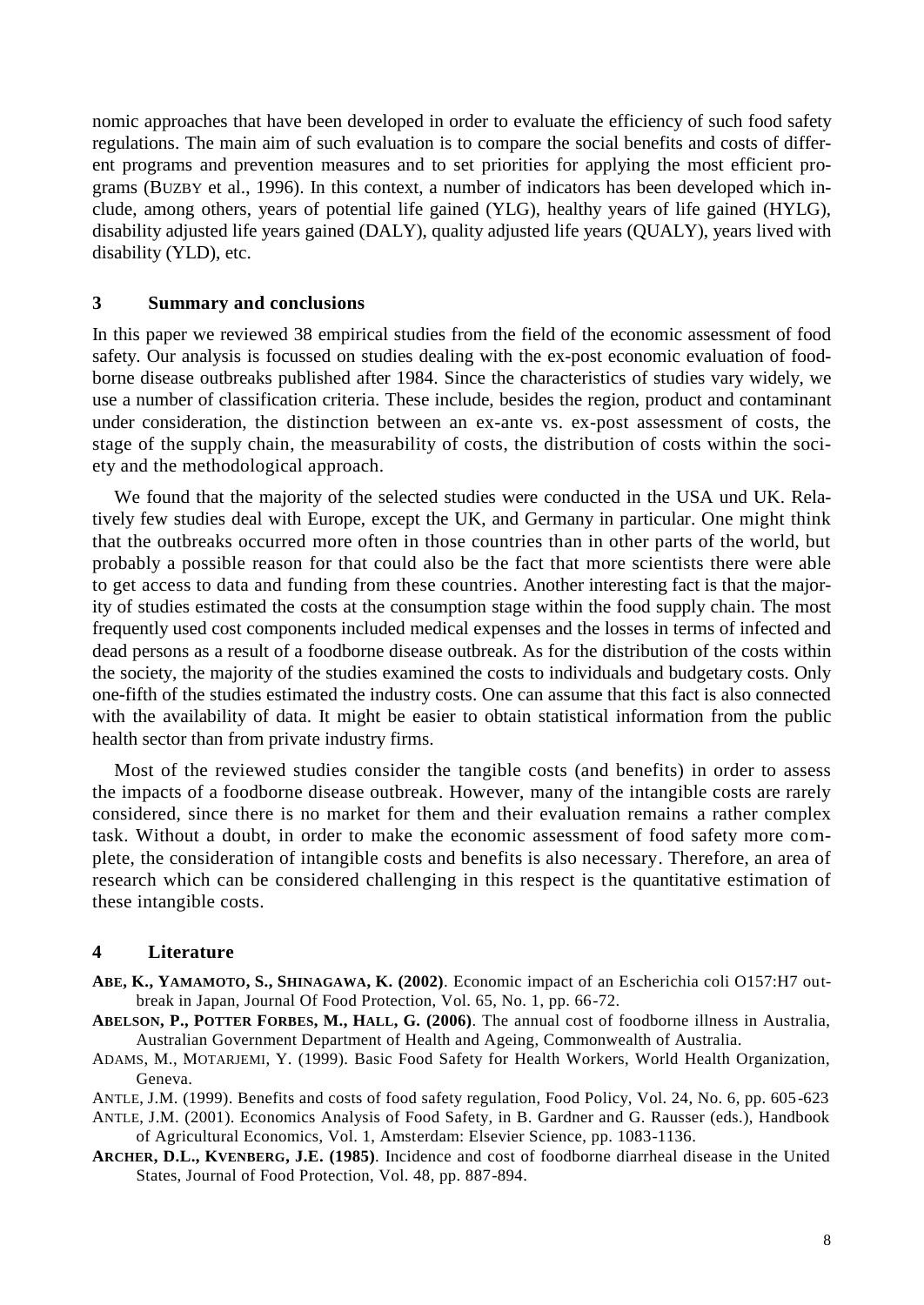- BAERT, K., VAN HUFFEL, X., WILMART, O., JACXSENS, L., BERKVENS, D., DIRICKS, H., HUYGHEBAERT, A., UYTTENDAELE, M. (2011). Measuring the safety of the food chain in Belgium: Development of a barometer, Food Research International (Article in Press).
- BECKERS, H.J., DANIELS-BOSMAN, M.S.M., AMENT A., DAENEN J., HANEKAMP, A.W.J., KNIPSCHILD, **P., SCHUURMANN A.H.H., BIJKERK H. (1985)**. Two outbreaks of salmonellosis caused by Salmonella Indiana. A survey of the European Summit outbreak and its consequences, International Journal of Food Microbiology, 2, pp. 185-195.
- BENNETT, R. (2003). The 'Direct Costs' of Livestock Disease: The Development of a System of Models for the Analysis of 30 Endemic Livestock Diseases in Great Britain, Journal of Agricultural Economics, Vol. 54, No. 1, pp. 55-71.
- BERA, A.K., BHATTACHARYA, D., PAN, D., DHARA, A., KUMAR S., DAS S.K. (2010). Evaluation of Economic Losses due to Coccidiosis in Poultry Industry in India, Agricultural Economics Research Review, Vol. 23, pp 91-96.
- **BRENNAN, J.P., THORNE, F.S., KELLY, P.W., MURRAY, G.M. (2004)**. Defining the Costs of an Outbreak of Karnal Bunt of Wheat, Australian Agricultural and Resource Economics Society Conference (48th), February 11-13, 2004, Melbourne, Australia.
- **BUZBY J.C., ROBERTS, T. (1997)**. Guillain-Barré Syndrome Increases Foodborne Disease Costs, Food Review, Vol. 20, No. 3, pp. 36-42.
- BUZBY, J.C., ROBERTS, T. (2009). The Economics of Enteric Infections: Human Foodborne Disease Costs, Gastroenterology, Vol. 136, No. 6, pp. 1851-1862
- BUZBY J.C., ROBERTS, T., LIN, C.-T. J., MACDONALD, J.M. (1996). Bacterial Foodborne Disease: Medical Costs and Productivity Losses, Food and Consumer Economics Division, Economic Research Service, U.S. Department of Agriculture, Agricultural Economic Report No. 741.
- **BUZBY, J.C., ALLOS, B.M., ROBERTS, T. (1997)**. The Economic Burden of Campylobacter-Associated Guillain-Barré Syndrome, The Journal of Infectious Diseases, Vol. 176, Supplement 2. Development of Guillain-Barré Syndrome following Campylobacter Infection, pp. 192-197.
- **CARPENTER, T.E., O'BRIEN, J.M., HAGERMAN, A.D., MCCARL B.A. (2001)**. Epidemic and economic impacts of delayed detection of foot-and-mouth disease: a case study of a simulated outbreak in California, Journal of Veterinary Diagnostic Investigation, Vol. 23, pp. 26-33.
- **CASPARI, C. (2007)**. Prevention and control of animal diseases worldwide. Economic analysis Prevention versus outbreak costs, Part I prepared by Agra CEAS Consulting.
- CFSAN (2003). Risk Assessment for Food Terrorism and Other Food Safety Concerns, CFSAN/Office of Regulations and Policy, October 7, 2003, available at: [http://www.doh.state.fl.us/environment/community/](http://www.doh.state.fl.us/environment/community/%20foodsurveillance/resource_docs/Food_Terrorism.pdf)  [foodsurveillance/resource\\_docs/Food\\_Terrorism.pdf](http://www.doh.state.fl.us/environment/community/%20foodsurveillance/resource_docs/Food_Terrorism.pdf) (accessed on 12.12.2011).
- C[ORSO](http://www.ncbi.nlm.nih.gov/pubmed?term=%22Corso%20PS%22%5BAuthor%5D), P.S., K[RAMER](http://www.ncbi.nlm.nih.gov/pubmed?term=%22Kramer%20MH%22%5BAuthor%5D), M.H., BLAIR, [K.A.](http://www.ncbi.nlm.nih.gov/pubmed?term=%22Blair%20KA%22%5BAuthor%5D), ADDISS, [D.G.](http://www.ncbi.nlm.nih.gov/pubmed?term=%22Addiss%20DG%22%5BAuthor%5D), DAVIS, [J.P.](http://www.ncbi.nlm.nih.gov/pubmed?term=%22Davis%20JP%22%5BAuthor%5D), H[ADDIX](http://www.ncbi.nlm.nih.gov/pubmed?term=%22Haddix%20AC%22%5BAuthor%5D), A.C. (2003). Cost of illness in the 1993 waterborne Cryptosporidium outbreak, Milwaukee, Wisconsin., [Emerging Infec](http://wwwnc.cdc.gov/eid/)[tious Diseases,](http://wwwnc.cdc.gov/eid/) Vol. 9, No. 4, pp.426-431.
- **FRENZEN, P.D. DRAKE, A., ANGULO, F.J. (2005)**. Economic cost of illness due to Escherichia coli O157 infections in the United States, Journal of Food Protection, Vol. 68, No. 12, pp. 2623-2630.
- **FRENZEN, P.D., BUZBY,J.C., ROBERTS, T. (1999)**. An updated estimate of the economic costs of human illness due to foodborne Salmonella in the United States. In: Proceedings of the 3rd International Symposium on the Epidemiology and Control of Salmonella in Pork, Washington, DC, pp. 215-218.
- **GADIEL, D. (2010)**. The economic cost of foodborne disease in New Zealand, Prepared for: New Zealand Food Safety Authority, November 2010.
- HARRINGTON, W., P.R. PORTNEY. 1987. Valuing the Benefits of Health and Safety Regulations, Journal of Urban Economic, Vol. 22, No. 1, pp. 101-112.
- H[AVELAAR](http://www.ncbi.nlm.nih.gov/pubmed?term=%22Havelaar%20AH%22%5BAuthor%5D), A.H., DE WIT, [M.A.](http://www.ncbi.nlm.nih.gov/pubmed?term=%22de%20Wit%20MA%22%5BAuthor%5D), VAN K[ONINGSVELD](http://www.ncbi.nlm.nih.gov/pubmed?term=%22van%20Koningsveld%20R%22%5BAuthor%5D), R., VAN K[EMPEN](http://www.ncbi.nlm.nih.gov/pubmed?term=%22van%20Kempen%20E%22%5BAuthor%5D) E. (2000). Health burden in the Netherlands due to infection with thermophilic Campylobacter spp., Epidemiology and Infection, Vol 125, No. 3, pp. 505-522.
- **HENKE, [K.D.](http://www.ncbi.nlm.nih.gov/pubmed?term=%22Henke%20KD%22%5BAuthor%5D), B[EHRENS](http://www.ncbi.nlm.nih.gov/pubmed?term=%22Behrens%20CS%22%5BAuthor%5D), C.S. (1986)**. The economic cost of illness in the Federal Republic of Germany in the year 1980, Health Policy, Vol. 6, No. 2, pp. 119-143.
- HENSON, S., TRAIL, B. (1993). The demand for food safety, market imperfections, and the role of government, Food Policy, Vol. 18, No. 2, pp. 152-162.
- JACXSENS, L., UYTTENDAELE, M., DEVLIEGHERE, F., ROVIRA, J., OSES GOMEZ, S., LUNING, P. A. (2010). Food safety performance indicators to benchmark food safety output of food safety management systems. International Journal of Food Microbiology, 141, pp. 180-187.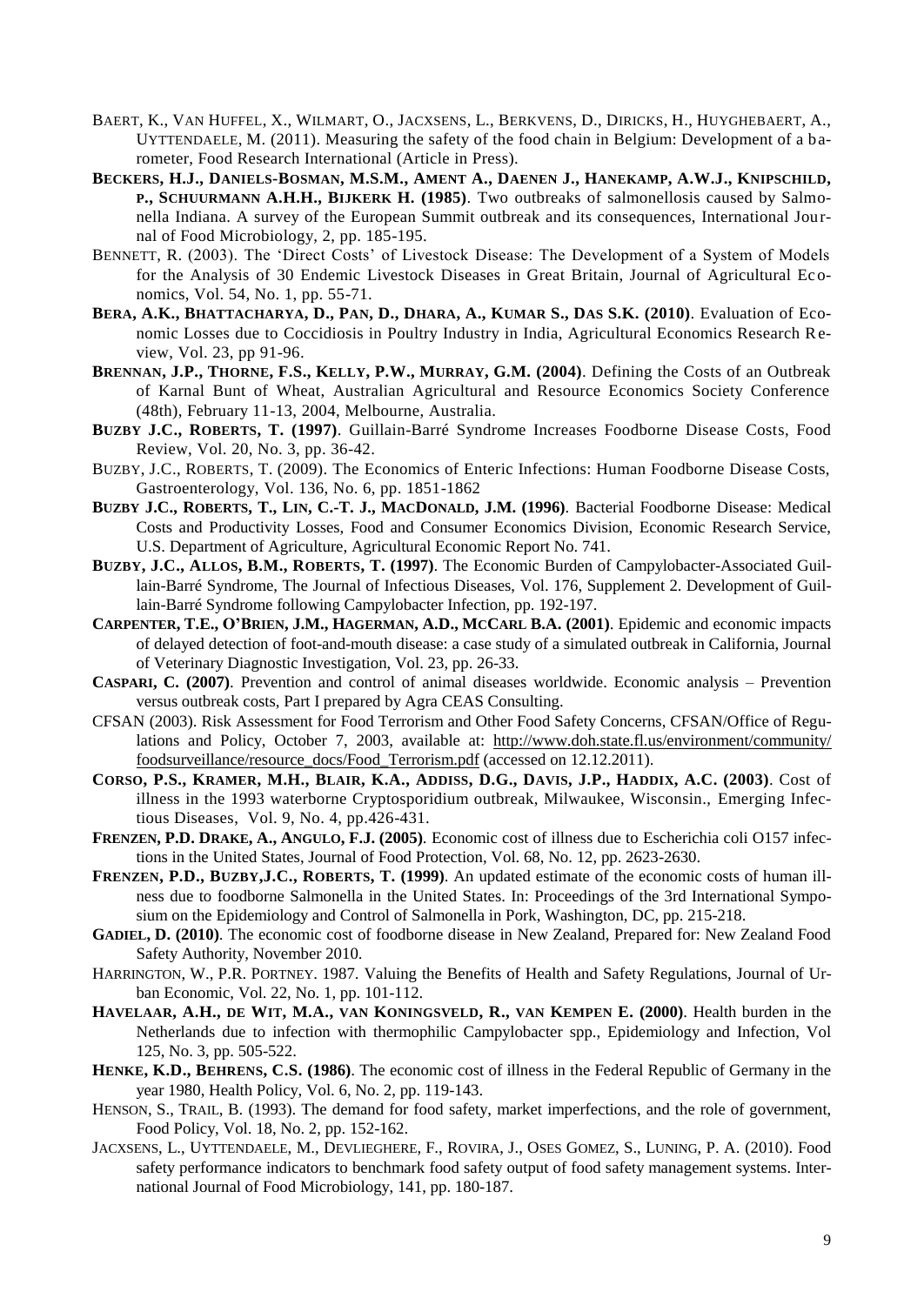- JENSEN, H. H., UNNEVEHR, L. J. (2000). HACCP in pork processing: costs and benefits. In L. J. Unnevehr (ed.), The Economics of HACCP: Costs and Benefits, St. Paul, MN: Eagan Press, pp. 29-44.
- KAUFMANN, A.F., MELTZER, M.I., SCHMID, G.P. (1997). The Economic Impact of a Bioterrorist Attack: Are Prevention and Postattack Intervention Programs Justifiable?, Emerging Infectious Diseases, Vol. 3, No. 2, pp. 83-94.
- KENKEL, D. (1994). Cost of Illness Approach, in G. Tolley, D. Kenkel, and R. Fabian (eds.), Valuing Health for Policy: An Economic Approach. Chicago: University of Chicago Press, pp. 42-71.
- KUCHLER, F., GOLAN, E. (1999). Assigning Values to Life: Comparing Methods for Valuing Health Risks. U.S. Dept. Agr., Econ. Res. Serv., AER-784.
- LATOUCHE, K., RAINELLI, P., VERMERSCH D. (1998). Food safety issues and the BSE scare: some lessons from the French case, Food Policy, Vol. 23, No. 5, pp. 347-356.
- LINDOVIST, R., ANDERSSON, Y., LINDBÄCK, J., WEGSCHEIDER, M., ERIKSSON, Y., TIDESTRÖM, L., LAGERQVIST-WIDH, A., HEDLUND, K.O., LÖFDAHL, S., SVENSSON, L., NORINDER, A. (2001). A one-year study of foodborne illnesses in the municipality of Uppsala, Sweden, Emerging Infectious Diseases, Vol. 7, No. 3 Suppl, pp. 588-592.
- LUNING, P. A., JACXSENS, L., ROVIRA, J., OSÉS, S. M., UYTTENDAELE, M., MARCELIS, W. J. (2010). A concurrent diagnosis of microbiological food safety output and food safety management system performance: cases from meat processing industries. Food Control, [Vol. 22, Issues 3-4,](http://www.sciencedirect.com/science?_ob=PublicationURL&_tockey=%23TOC%235038%232011%23999779996%232733749%23FLA%23&_cdi=5038&_pubType=J&view=c&_auth=y&_acct=C000073651&_version=1&_urlVersion=0&_userid=8151445&md5=366101b2da600485239fad8c01ff2118) pp. 555-565
- LUPPA, M., HEINRIC[HB](http://www.sciencedirect.com/science/article/pii/S0165032706003302#aff2), S., ANGERMEYE[RA](http://www.sciencedirect.com/science/article/pii/S0165032706003302#aff1), M. C., KÖNIG, H.-H., RIEDEL-HELLE[RA](http://www.sciencedirect.com/science/article/pii/S0165032706003302#aff1), S.G. (2007). Cost-of-illness studies of depression: A systematic review, Journal of Affective Disorders, Vol. 98, No. 1-2, pp. 29-43.
- MARETTE, S., BUREAU, J.-C., COESTIER, B., GOZLAN, E. (2003). Regulating food safety in the European Union, in: A.G.J. Velthuis, L.J. Unnevehr, H. Hogeveen and R.B.M. Huirne (eds), New Approaches to Food-Safety Economics, Kluwer Academic Publishers 2003.
- MORTLOCK, M. P., PETERS, A. C., GRIFFITH, C. J. (2000). Applying HACCP to small retailers and caterers: a cost benefit approach. In L. J. Unnevehr (ed.), The Economics of HACCP: Costs and Benefits. St. Paul, MN: Eagan Press, pp. 301-314.
- MØRKBAK, M.R., CHRISTENSEN, T., GYRD-HANSEN, D. (2011). Consumers' willingness to pay for safer meat depends on the risk reduction methods – A Danish case study on Salmonella risk in minced pork, Food Control 22 (2011), pp. 445-451.
- NYACHUBA, D.G. (2010). Foodborne illness: is it on the rise?, [Nutrition Reviews,](http://www.ingentaconnect.com/content/bpl/nure;jsessionid=139gefvspu77b.alexandra) Vol. 68, No. 5, pp. 257-269.
- OTTE, M. J., NUGENT, R., MCLEOD, A. (2004). Transboundary animal diseases: Assessment of socio-economic impacts and institutional responses, Livestock Policy Discussion Paper No. 9, Livestock Information and Policy Branch, AGAL, Rome: Food and Agriculture Organization of the United Nations.
- **PERSSON, U., JENDTEG, S. (1992)**. The economic impact of poultry-borne salmonellosis: how much should be spent on prophylaxis?, International Journal of Food Microbiology, Vol. 15, pp. 207-213.
- PERVIN, T., GERDTHAM, U.-G., LYTTKENS, C.H. (2008). Societal costs of air pollution-related health hazards: A review of methods and results, Cost Effectiveness and Resource Allocation, Vol. 6, No. 19, pp. 1-22.
- **RAZEM, D., KATUSIN-RAZEM, B. (1994)**. The Incidence and Costs of Foodborne Diseases in Croatia, Journal of Food Protection, Vol. 57, No. 8, pp. 746-752.
- RICE, D.P. (2000). Cost of illness studies: what is good about them?, Injury Prevention, Vol. 6, pp. 177-179.
- RICE, D.P., HODGSON, T.A., KOPSTEIN, A.N. (1985). The economic costs of illness: a replication and update, Health Care Financing Review, Vol. 7, pp. 61-80.
- **ROBERTS, J.A., SOCKETT, P.N. (1994)**. The socio-economic impact of human Salmonella enteritidis infection, International Journal of Food Microbiology, Vol. 21, pp. 117-129.
- **ROBERTS, [J.A.,](http://jpubhealth.oxfordjournals.org/content/22/1/99.abstract#aff-1) UPTON, P.A., AZENE G. (2000)**. Escherichia coli O157:H7; an economic assessment of an outbreak, Journal of Public Health, Vol. 22, No. 1, pp. 99-107.
- **ROBERTS, T. (1989)**. Human Illness Costs of Foodborne Bacteria, American Journal of Agricultural Economics, Vol. 71, No. 2, pp. 468-474.
- **ROBERTS, T., FRENKEL, K. (1990)**. Estimating income losses and other preventable costs caused by congenital toxoplasmosis in people in the United States, Journal of the American Veterinary Medical Association, Vol. 196, pp. 249-256.
- **ROBERTS, T., MARKS, S. (1995)**. Valuation by the cost of illness method: the social costs of Escherichia coli O157:H7 foodborne disease. pp. 173-206, in: J.A. Caswell (editor). Valuing Food Safety and Nutrition. Boulder, CO, USA: Westview Press.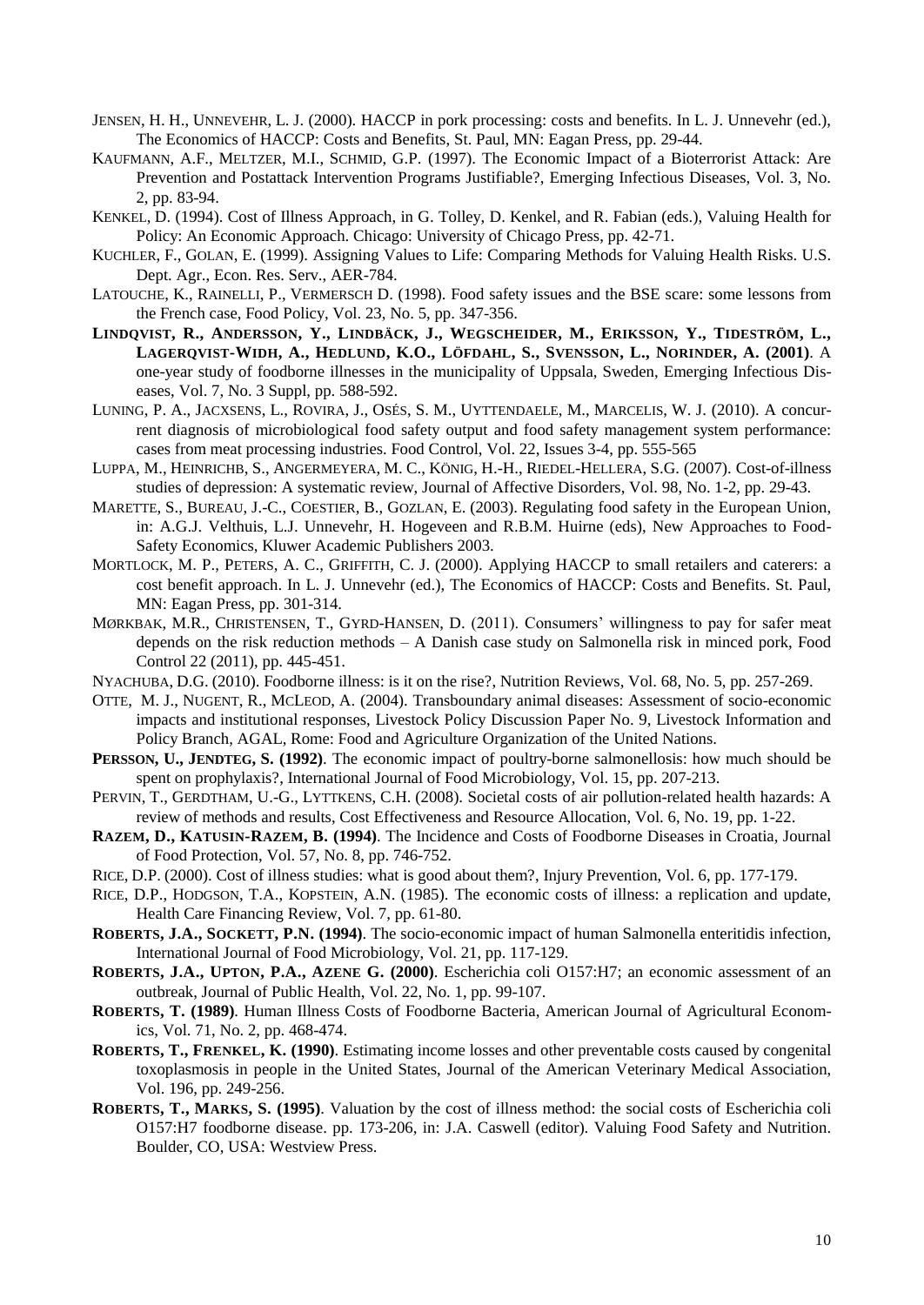- **ROBERTS, T., PINNER, R. (1990)**. Economic Impact of Disease Caused by Listeria monocytogenes, In: Miller, A.J., J.L. Smith, and G.A. Somkuti (eds.), Foodborne Listeriosis, Amsterdam, The Netherlands: Elsevier Science Publishing Co., Inc. 1990, pp. 137-149.
- RODRÍGUEZ E., LACAZE, V., LUPÍN B. (2008). Contingent Valuation of Consumers' Willingness-to-Pay for Organic Food in Argentina, 12th Congress of the European Association of Agricultural Economists (EAAE), Ghent, Belgium.
- **S[AATKAMP](http://en.scientificcommons.org/h_w_saatkamp), H.W., B[RUIJNEN](http://en.scientificcommons.org/f_bruijnen), F. (2009)**. Aftermath costs of highly contagious livestock diseases: the case of classical swine fever in the Netherlands, [Wageningen University and Research Center Publications \(Neth](http://en.scientificcommons.org/repository/wageningen_university_and_researchcenter_publications)[erlands\).](http://en.scientificcommons.org/repository/wageningen_university_and_researchcenter_publications)
- **SCOTT, W.G., SCOTT, H.M., LAKE, R.J., BAKER, M.G. (2000)**. Economic cost to New Zealand of foodborne infectious disease, New Zealand Medical Journal, Vol. 113(1113), pp. 281-284.
- SHIELL, A., GERARD, K., DONALDSON, C. (1987). Cost of illness studies: An aid to decision-making?, Health Policy, Vol. 8, No. 3, pp. 317-323.
- **SOCKETT, P. (1993)**. Social and economic aspects of food-borne disease, Food Policy, Vol. 18, No. 2, pp. 110- 119.
- **SOCKETT, P.N. (1991)**. The economic implications of human salmonella infection, Journal of Applied Bacteriology, Vol. 71, pp. 289-295.
- SPEARING, N.M., JENSEN, A., MCCALL, B.J., NEILL, A.S., MCCORMACK, J.G. (2000). Direct costs associated with a nosocomial outbreak of Salmonella infection: An ounce of prevention is worth a pound of cure, American Journal of Infection Control, Vol. 28, No. 1, pp. 54-57.
- **STEAHR, T.E., ROBERTS, T. (1993)**. Microbial Foodborne Disease: Hospitalizations, Medical Costs and Potential Demand for Safer Food, Working Paper Series, University of Connecticut, Storrs, CT and U.S.D.A., Economic Research Service.
- SUDHAKAR, P., NAGESWARA RAO, R., BHAT, R., GUPTA, C.P. (1988). The economic impact of foodborne disease outbreak due to Staphylococcus aureus, Journal of Food Protection, Vol. 51, No. 11, pp. 898-900.
- T[HOMPSON](http://www.ncbi.nlm.nih.gov/pubmed?term=%22Thompson%20D%22%5BAuthor%5D), D., M[URIEL](http://www.ncbi.nlm.nih.gov/pubmed?term=%22Muriel%20P%22%5BAuthor%5D), P., R[USSELL](http://www.ncbi.nlm.nih.gov/pubmed?term=%22Russell%20D%22%5BAuthor%5D), D., O[SBORNE](http://www.ncbi.nlm.nih.gov/pubmed?term=%22Osborne%20P%22%5BAuthor%5D), P., B[ROMLEY](http://www.ncbi.nlm.nih.gov/pubmed?term=%22Bromley%20A%22%5BAuthor%5D), A., R[OWLAND](http://www.ncbi.nlm.nih.gov/pubmed?term=%22Rowland%20M%22%5BAuthor%5D), M., C[REIGH](http://www.ncbi.nlm.nih.gov/pubmed?term=%22Creigh-Tyte%20S%22%5BAuthor%5D)-TYTE, S., **B[ROWN](http://www.ncbi.nlm.nih.gov/pubmed?term=%22Brown%20C%22%5BAuthor%5D), C. (2002)**. Economic costs of the foot and mouth disease outbreak in the United Kingdom in 2001, Revue Scientifique et Technique, Vol. 21, No. 3, pp. 675-687.
- **TODD, E.C.D. (1987)**. Impact of spoilage and foodborne diseases on national and international economies, International Journal of Food Microbiology, Vol. 4, pp. 83-100.
- **TODD, E.C.D. (1989)**. Costs of acute bacterial foodborne disease in Canada and the United States, International Journal of Food Microbiology, Vol. 9, pp. 313-326.
- VALEEVA, N.I., MEUWISSEN, M.P.M., HUIRNE, R.B.M. (2004). Economics of food safety in chains: a review of general principles, NJAS Wageningen journal of life sciences, Vol. 51., No. 4, pp. 396-390.
- VAN RAVENSWAAY, EILEEN O. (1995). Valuing food safety and nutrition: the research needs. In Julie A. Caswell, ed. Valuing food safety & nutrition, pp. 3-26. Boulder, Colorado, Westview Press.
- VELTHUIS, A.G.J., SAATKAMP, H.W., MOURITS, M.C.M., DE KOELJER, A.A., ELBERS, A.R.W. (2010). Financial consequences of the Dutch bluetongue serotype 8 epidemics of 2006 and 2007, Preventive Veterinary Medicine, Vol. 93, pp. 294-304.
- WORLD HEALTH ORGANIZATION (WHO) (2008). Foodborne disease outbreaks: Guidelines for investigation and Control, available at: available at: [http://www.who.int/foodsafety/publications/foodborne\\_disease/outbreak\\_guidelines.pdf](http://www.who.int/foodsafety/publications/foodborne_disease/outbreak_guidelines.pdf) (accessed on
- 12.12.2011). WILLEMS, S., ROTH, E., VAN ROEKEL, J. (2005). Changing European Public and Private Food Safety and Quality
- Requirements: Challenges for Developing Country Fresh Produce and Fish Exporters, The World Bank, Rural Development Department, Washington, DC.
- **YULE, B.F., MACLEOD, A.F., SHARP J.C.M., FORBES, G.I. (1988)**. Costing of a hospital-based outbreak of poultry-borne salmonellosis, Epidemiology and Infection, Vol. 100, pp. 35-42.